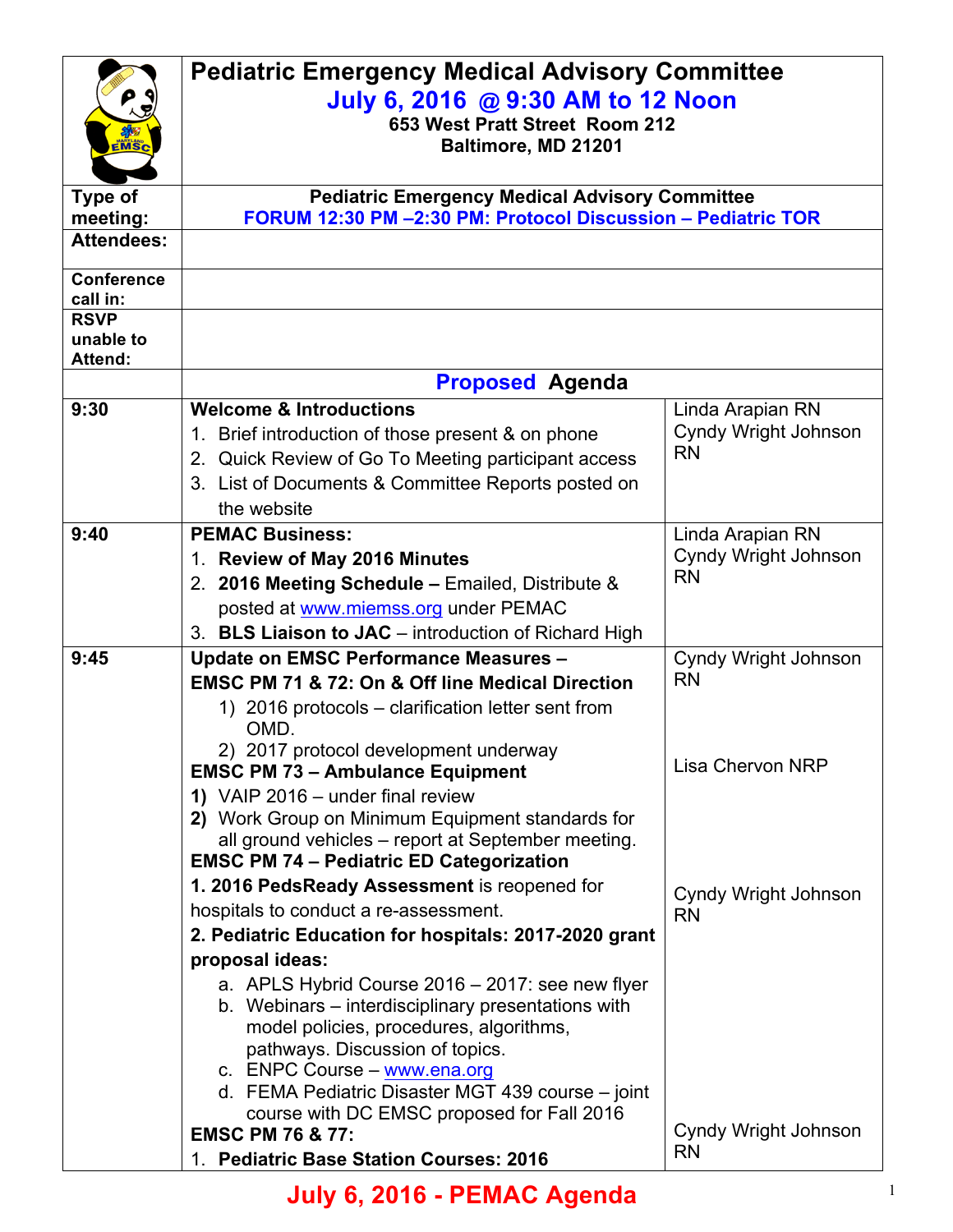|          | $\triangleright$ September 8, 2016 – Howard County (Thursday AM)<br>$\triangleright$ Additional course to be scheduled as needed to<br>onboard new clinical sites / new transport teams<br><b>EMSC PM 78 - EMS Education</b><br>1. Children with Special Health Care Needs course-<br>Summer focus is skills sheets for company level<br>drills.<br>2. Hot Topics for 2017 conferences – input from<br><b>PEMAC</b><br>3. PEPP 3rd Edition:<br>a. Hybrid preconferences summary<br>b. Fall Southern Maryland & Region 2<br>c. Instructor pool<br>4. MFRI switching to EPC (NAEMT) Course<br>5. Instructor Corner (MIEMSS) – discussion of use<br>6. BLS Committee | Danielle Joy RN NRP                          |
|----------|-------------------------------------------------------------------------------------------------------------------------------------------------------------------------------------------------------------------------------------------------------------------------------------------------------------------------------------------------------------------------------------------------------------------------------------------------------------------------------------------------------------------------------------------------------------------------------------------------------------------------------------------------------------------|----------------------------------------------|
| 10:00 AM | 7. ALS Committee<br><b>Family Centered Care Sub Committee</b><br>1. EMSC National FAN update<br>2. Right Care Awards - 2017 form is posted<br>3. Panda Bear Mascot-FAN Panda - update from<br><b>MSFA Convention</b><br>4. 2016 Project (NEW): Curriculum for families to<br>become "Emergency Ready" will be presented this<br>afternoon.<br>a. Feedback from presentations<br>b. Additional Pilots and next steps<br>5. Distant Future plans - Capturing stories of Right<br>Care at conferences/ schools                                                                                                                                                       | Mary Ellen Wilson RN                         |
| 10:15 AM | <b>Research and EVBG update</b><br>1. Ongoing Pediatric QIC & DART projects<br>a. Trauma Triage feedback from providers and<br>conferences<br>b. Trauma "Category C" patient review<br>c. 2015 Airway Review of Pediatric ETT<br>d. Pain Protocol revisit analysis (K. Brown)<br>e. Behavioral Emergencies - transport volumes<br>f. Evaluation of protocols<br>$\checkmark$ 2016 Sepsis<br>$\checkmark$ Region 3 Seizure project                                                                                                                                                                                                                                 | Jen Anders MD                                |
|          | 2. WB-CARN EMS partner in Prince George's<br>County<br>3. EMSC TI Grant updates<br>* NEW: JHCC: PDTree (Pediatric Decision Tree) -<br>An EMS Triage Tool for Destination Decision<br>Making<br><b>* HRSA</b> announcement anticipated this week<br>4. Other projects                                                                                                                                                                                                                                                                                                                                                                                              | Kathy Brown MD<br>Jen Anders MD<br>Committee |

## **July 6, 2016 - PEMAC Agenda** <sup>2</sup>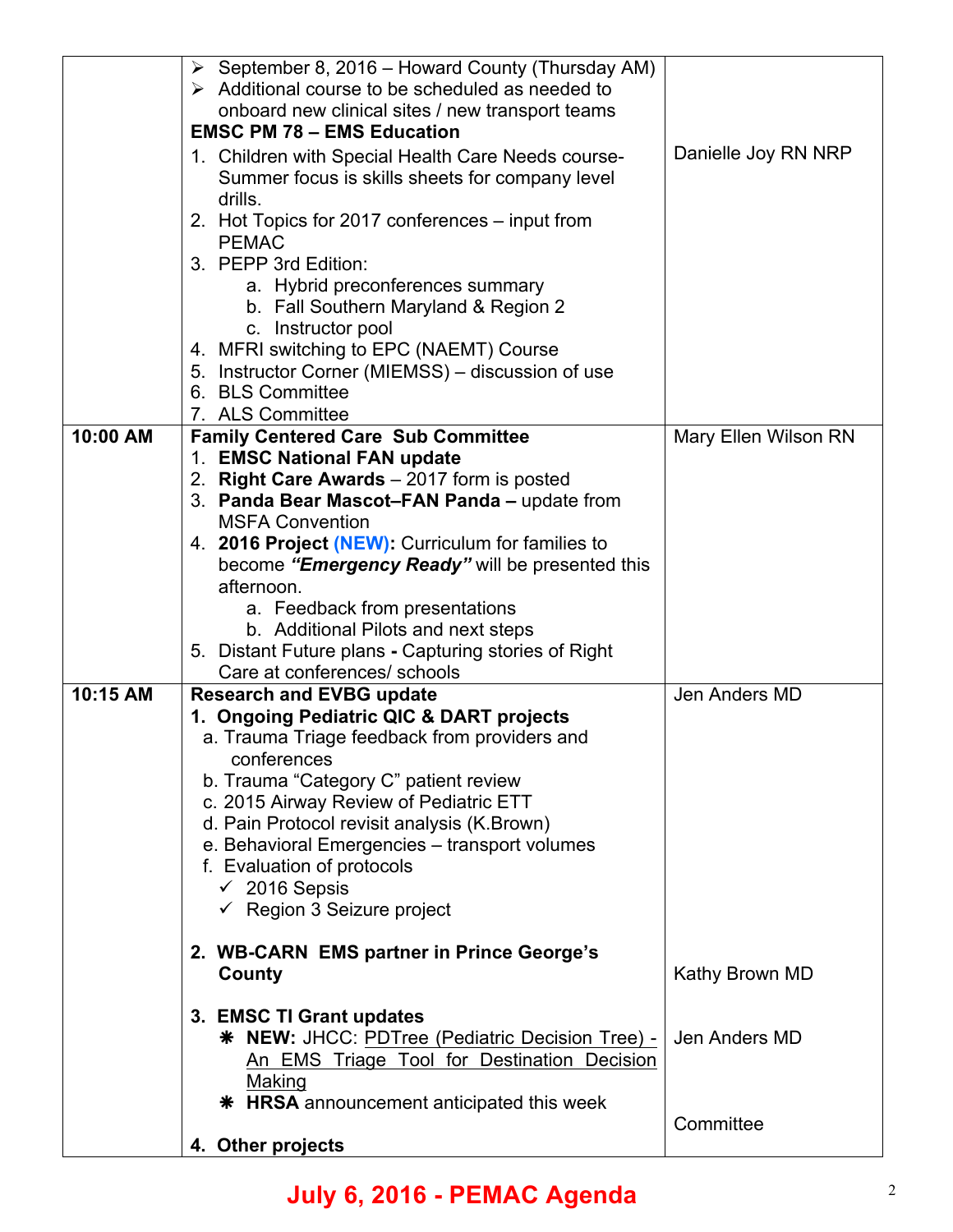| 10:45 | <b>PEMAC Protocol Work for 2016:</b><br>1. Protocol Review Committee - May Meeting<br>a. EMT 12 Lead moving from Pilot to Optional<br>b. Heparin Dosing adjusted<br>c. Removal of terbutaline<br>d. Magnesium in Protocol & ALS Formulary: OB<br>and Asthma usage<br>e. Alternative Advanced Airway workgroup to<br>meet - Doug Floccare chairing | Jen Anders MD /<br>Allen Walker MD    |
|-------|---------------------------------------------------------------------------------------------------------------------------------------------------------------------------------------------------------------------------------------------------------------------------------------------------------------------------------------------------|---------------------------------------|
|       | 2. PEMAC Protocol Work for 2017:                                                                                                                                                                                                                                                                                                                  |                                       |
|       | a. Pediatric QIC - 2015 Advanced Airway review<br>b. AED use in Newly Born, Neonate and under 1<br>year of age (revisit 2016 changes page 269)                                                                                                                                                                                                    | Jen Anders MD<br>Danielle Joy RN/ NRP |
|       | c. Recommendation on Pelvic Binder use in<br>children - consultation with Trauma Centers                                                                                                                                                                                                                                                          | Cyndy Wright Johnson<br><b>RN</b>     |
|       | d. Recommendations for revisions in Interfacility<br>protocols for tracheostomy care, BiPAP,<br>CPAP and Ventilators - proposing July 20,<br>2016                                                                                                                                                                                                 | <b>Jill Dannenfelser RN</b>           |
|       | e. High Performance CPR: children under 8<br>protocol revision                                                                                                                                                                                                                                                                                    | Karen O'Connell MD                    |
|       | f. Pain Medication – jurisdictions using Fentanyl<br>and move to standardize in protocol                                                                                                                                                                                                                                                          | Kathy Brown MD                        |
|       | g. Termination of Resuscitation – Afternoon<br>discussion                                                                                                                                                                                                                                                                                         | Jen Anders MD                         |
|       | 3. 2016 Protocol changes - evaluation plans<br>a. Sepsis protocol review plan<br>b. Region 3 Seizure treatment<br>c. RSI Pilot - Annual Review ongoing                                                                                                                                                                                            | Jen Anders MD                         |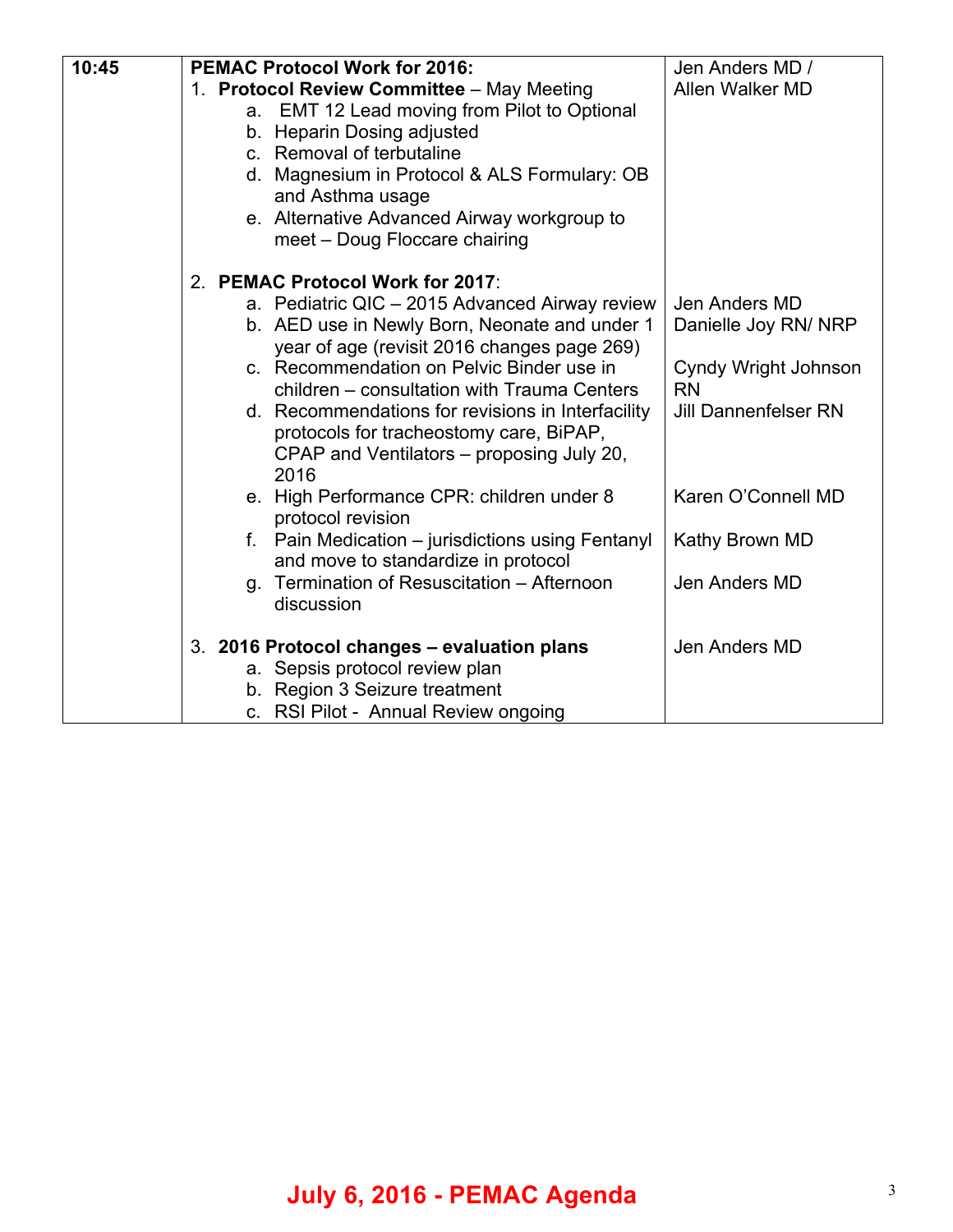| 11:15           | <b>Maryland Organizations &amp; Committees</b>                  |                              |
|-----------------|-----------------------------------------------------------------|------------------------------|
|                 | <b>AAP Updates</b>                                              | Jen Anders MD                |
|                 | > Maryland update - COPEM &COVIPP                               | Cyndy Wright Johnson         |
|                 | $\triangleright$ National update - COPEM                        | <b>RN</b>                    |
|                 |                                                                 |                              |
|                 | <b>ACEP Updates - new website &amp; management</b>              | Kathy Brown MD               |
|                 | www.mdacep.org                                                  |                              |
|                 | $\triangleright$ Maryland update - EMS Committee                |                              |
|                 | > Maryland's NEW - Pediatric Committee                          |                              |
|                 | > National Updates                                              |                              |
|                 |                                                                 |                              |
|                 | <b>ENA Updates</b> www.mdena.org (NEW website live)             | Barbara Ayd RN               |
|                 | $\triangleright$ State report                                   |                              |
|                 | $\triangleright$ Local updates                                  |                              |
|                 | > Maryland ENA Regional Conferences                             |                              |
|                 | > CPEN Review Courses - future                                  |                              |
|                 |                                                                 | Laurel Moody RN              |
|                 | <b>SCHOOL HEALTH Updates</b>                                    |                              |
|                 | $\triangleright$ School Health committee(s) update              |                              |
|                 | > School Emergency Health Guidelines 2nd edition                |                              |
|                 | document completed & to be distributed early 2016               |                              |
|                 |                                                                 | Liz Berg RN                  |
|                 | <b>Critical Care Updates</b>                                    | <b>Charlotte Glicksman</b>   |
|                 | $\triangleright$ AACN                                           | <b>MD/ Jason Custer MD</b>   |
|                 | $\triangleright$ AAP                                            |                              |
|                 |                                                                 |                              |
|                 | <b>Commercial Ambulance Service Advisory</b>                    | <b>Jill Dannenfelser RN</b>  |
|                 | Committee (CASAC @ MIEMSS)                                      |                              |
|                 | $\triangleright$ SCT subcommittee – workgroup on protocols      |                              |
|                 | $\triangleright$ Neonatal subcommittee – work concluded for now |                              |
|                 | $\triangleright$ Summer Training course – planning started      |                              |
|                 | Jurisdictional Affairs Committee (JAC @ MIEMSS)                 | <b>Rich High EMT</b>         |
|                 | $\triangleright$ BLS                                            | <b>Judy Micheliche NRP</b>   |
|                 | <b>ALS</b><br>$\blacktriangleright$                             | Paul Massarelli NRP          |
|                 | <b>Instructors</b>                                              |                              |
| <b>Written</b>  | <b>Injury Prevention Sub Committee &amp; Updates</b>            |                              |
| <b>Handouts</b> | <b>Please see Summaries from:</b>                               | <b>Susanne Ogaitis Jones</b> |
|                 | 1. EMSC: CPS & OP Healthcare Project (SHA)                      | <b>MPH</b>                   |
|                 | Tween Passenger Safety project please contact                   |                              |
|                 | Susanne Ogaitis-Jones @ cps@miemss.org for                      |                              |
|                 | materials and information                                       |                              |
|                 | 2. Safe Kids                                                    | Cyndy Wright Johnson         |
|                 | ❖ Maryland Safe Kids Meetings 2016 – March &                    | <b>RN</b>                    |
|                 | September meetings following PEMAC                              |                              |
|                 | ❖ Safe Kids Week/ Month activities highlights                   |                              |
|                 | ❖ Medication Safety Grant 2016 - focus on Over                  |                              |
|                 | the Counter and outreach to Head Start                          |                              |
|                 | 3. Maryland Risk Watch/MSFA-please see handout                  |                              |
|                 | online. 2016 MSFA Convention review to be                       | Cyndy Wright Johnson         |
|                 | completed for August meeting                                    | <b>RN</b>                    |

## **July 6, 2016 - PEMAC Agenda** <sup>4</sup>